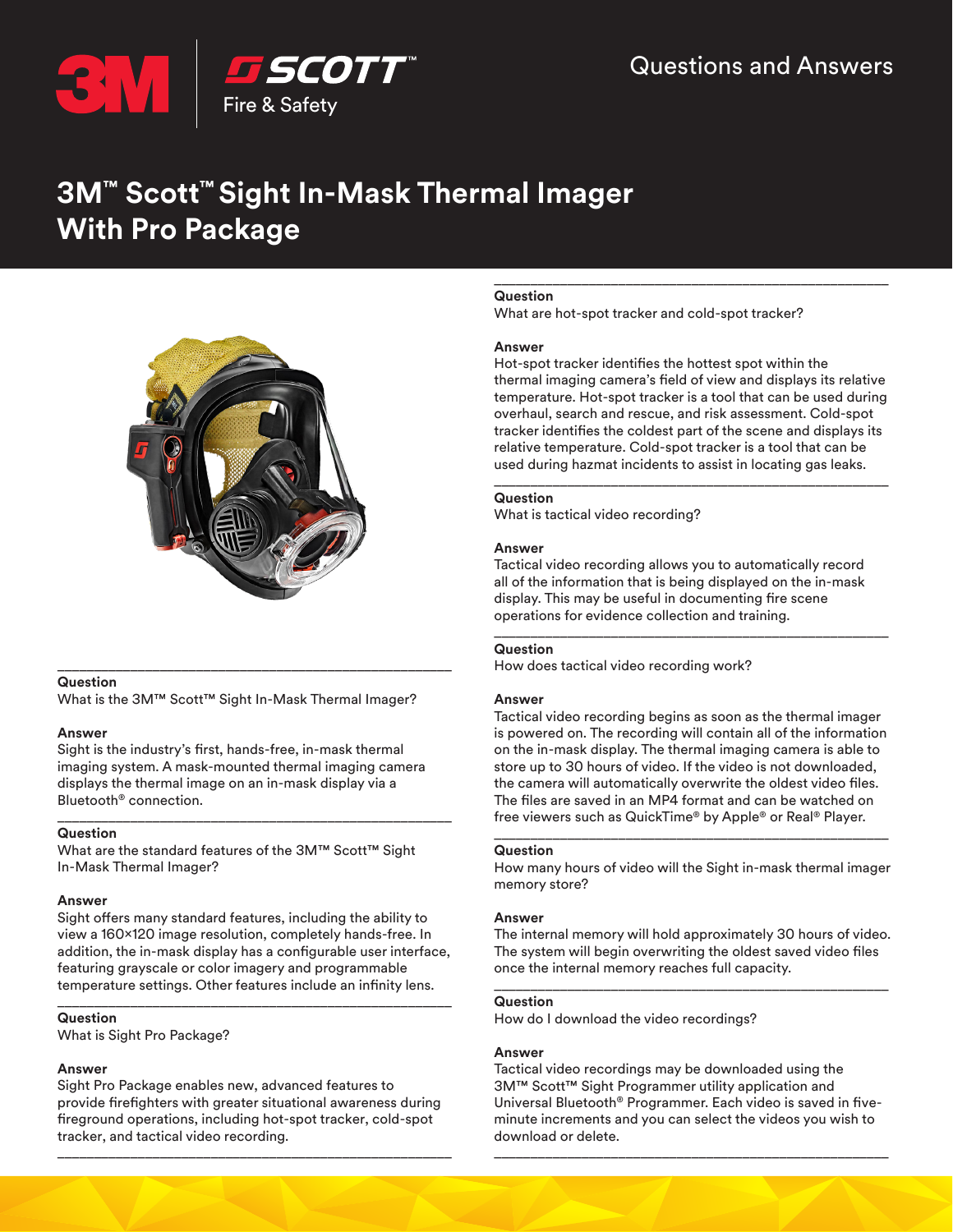# **Question**

How does the automatic shut-off feature work?

## **Answer**

The Sight in-mask thermal imager (version 1.2 and Pro Package) is equipped with an accelerometer that will automatically power off the system if there is no movement detected over 15 minutes. In this case, a warning will be displayed on the in-mask display to notify the user that the Sight is powering off. The accelerometer functions similar to a PASS device.

\_\_\_\_\_\_\_\_\_\_\_\_\_\_\_\_\_\_\_\_\_\_\_\_\_\_\_\_\_\_\_\_\_\_\_\_\_\_\_\_\_\_\_\_\_\_\_\_\_\_\_\_\_\_

\_\_\_\_\_\_\_\_\_\_\_\_\_\_\_\_\_\_\_\_\_\_\_\_\_\_\_\_\_\_\_\_\_\_\_\_\_\_\_\_\_\_\_\_\_\_\_\_\_\_\_\_\_\_

# **Question**

Can the automatic shut-off feature be disabled?

## **Answer**

Yes. The automatic shut-off feature can be enabled or disabled using the 3M Scott Sight mobile configuration application. You can also change the time required with no movement before the system begins the automatic shut-off feature. The default time is 45 minutes.

\_\_\_\_\_\_\_\_\_\_\_\_\_\_\_\_\_\_\_\_\_\_\_\_\_\_\_\_\_\_\_\_\_\_\_\_\_\_\_\_\_\_\_\_\_\_\_\_\_\_\_\_\_\_

## **Question**

What is the battery life for the 3M™ Scott™ Sight In-Mask Thermal Imager?

## **Answer**

The Sight in-mask thermal imager has a nominal 4-hour battery life using standard AAA batteries.

#### **Question**

Can I purchase the 3M™ Scott™ Sight In-Mask Thermal Imager and then upgrade to Pro Package at a later time?

\_\_\_\_\_\_\_\_\_\_\_\_\_\_\_\_\_\_\_\_\_\_\_\_\_\_\_\_\_\_\_\_\_\_\_\_\_\_\_\_\_\_\_\_\_\_\_\_\_\_\_\_\_\_

## **Answer**

Yes. You can upgrade your Sight in-mask thermal imager to the Pro Package feature set at any time after the initial purchase. The upgrade will require the Sight in-mask thermal imager to be returned to a 3M Scott authorized service center for the upgrade.

#### **Question**

Can I upgrade to Pro Package if I purchased an earlier model of the 3M™ Scott™ Sight In-Mask Thermal Imager?

\_\_\_\_\_\_\_\_\_\_\_\_\_\_\_\_\_\_\_\_\_\_\_\_\_\_\_\_\_\_\_\_\_\_\_\_\_\_\_\_\_\_\_\_\_\_\_\_\_\_\_\_\_\_

## **Answer**

Yes. 3M Scott Fire & Safety will release an upgrade program for existing Sight in-mask thermal imager users. The upgrade will include new hardware and firmware. The only feature that will not be included as part of the upgrade is the accelerometer based shut-off. However, you will be able to use a timer-based, automatic shut-off feature that is independent of movement.

\_\_\_\_\_\_\_\_\_\_\_\_\_\_\_\_\_\_\_\_\_\_\_\_\_\_\_\_\_\_\_\_\_\_\_\_\_\_\_\_\_\_\_\_\_\_\_\_\_\_\_\_\_\_

# **Question**

Will the 3M™ Scott™ Sight In-Mask Thermal Imager add more weight to the facepiece?

\_\_\_\_\_\_\_\_\_\_\_\_\_\_\_\_\_\_\_\_\_\_\_\_\_\_\_\_\_\_\_\_\_\_\_\_\_\_\_\_\_\_\_\_\_\_\_\_\_\_\_\_\_\_

## **Answer**

The Sight in-mask thermal imager weighs just 8 ½ oz. It gives firefighters the ability to move more efficiently through a smoke-filled environment and quickly find an exit path in the event of an emergency, hands-free.

\_\_\_\_\_\_\_\_\_\_\_\_\_\_\_\_\_\_\_\_\_\_\_\_\_\_\_\_\_\_\_\_\_\_\_\_\_\_\_\_\_\_\_\_\_\_\_\_\_\_\_\_\_\_

#### **Question**

Will the 3M™ Scott™ Sight In-Mask Thermal Imager work on my 3M™ Scott™ AV-2000 Facepiece?

## **Answer**

No. The Sight in-mask thermal imager is only compatible with the 3M™ Scott™ AV-3000 HT Facepiece. \_\_\_\_\_\_\_\_\_\_\_\_\_\_\_\_\_\_\_\_\_\_\_\_\_\_\_\_\_\_\_\_\_\_\_\_\_\_\_\_\_\_\_\_\_\_\_\_\_\_\_\_\_\_

### **Question**

Is a new fit test required when using a facepiece equipped with the Sight in-mask thermal imager?

## **Answer**

It is recommended that a new fit test be performed before deploying the Sight in-mask thermal imager.

\_\_\_\_\_\_\_\_\_\_\_\_\_\_\_\_\_\_\_\_\_\_\_\_\_\_\_\_\_\_\_\_\_\_\_\_\_\_\_\_\_\_\_\_\_\_\_\_\_\_\_\_\_\_

## **Question**

Can the mask-mounted thermal imaging camera be shared with others?

### **Answer**

Not easily. The mask-mounted thermal imaging camera is meant to be "married" to the in-mask display through a Bluetooth® connection. This is to prevent cross-pairing of devices on scene. If the camera is passed to another person, they will need to pair that camera with their display. This is not recommended during usage.

#### **Question**

Can I clean the facepiece with the in-mask display installed?

\_\_\_\_\_\_\_\_\_\_\_\_\_\_\_\_\_\_\_\_\_\_\_\_\_\_\_\_\_\_\_\_\_\_\_\_\_\_\_\_\_\_\_\_\_\_\_\_\_\_\_\_\_\_

#### **Answer**

The in-mask display is IP66 compliant and can withstand exposure to water during facepiece cleaning. However, removing the in-mask display from the facepiece does allow for easier access and a more thorough cleaning of the display, while also decreasing drying time.

\_\_\_\_\_\_\_\_\_\_\_\_\_\_\_\_\_\_\_\_\_\_\_\_\_\_\_\_\_\_\_\_\_\_\_\_\_\_\_\_\_\_\_\_\_\_\_\_\_\_\_\_\_\_

## **Question**

What if I require the use of a spectacle kit?

## **Answer**

The spectacle kit is not designed for use with the Sight in-mask thermal imager due to obstruction of the in-mask display when installed.

\_\_\_\_\_\_\_\_\_\_\_\_\_\_\_\_\_\_\_\_\_\_\_\_\_\_\_\_\_\_\_\_\_\_\_\_\_\_\_\_\_\_\_\_\_\_\_\_\_\_\_\_\_\_